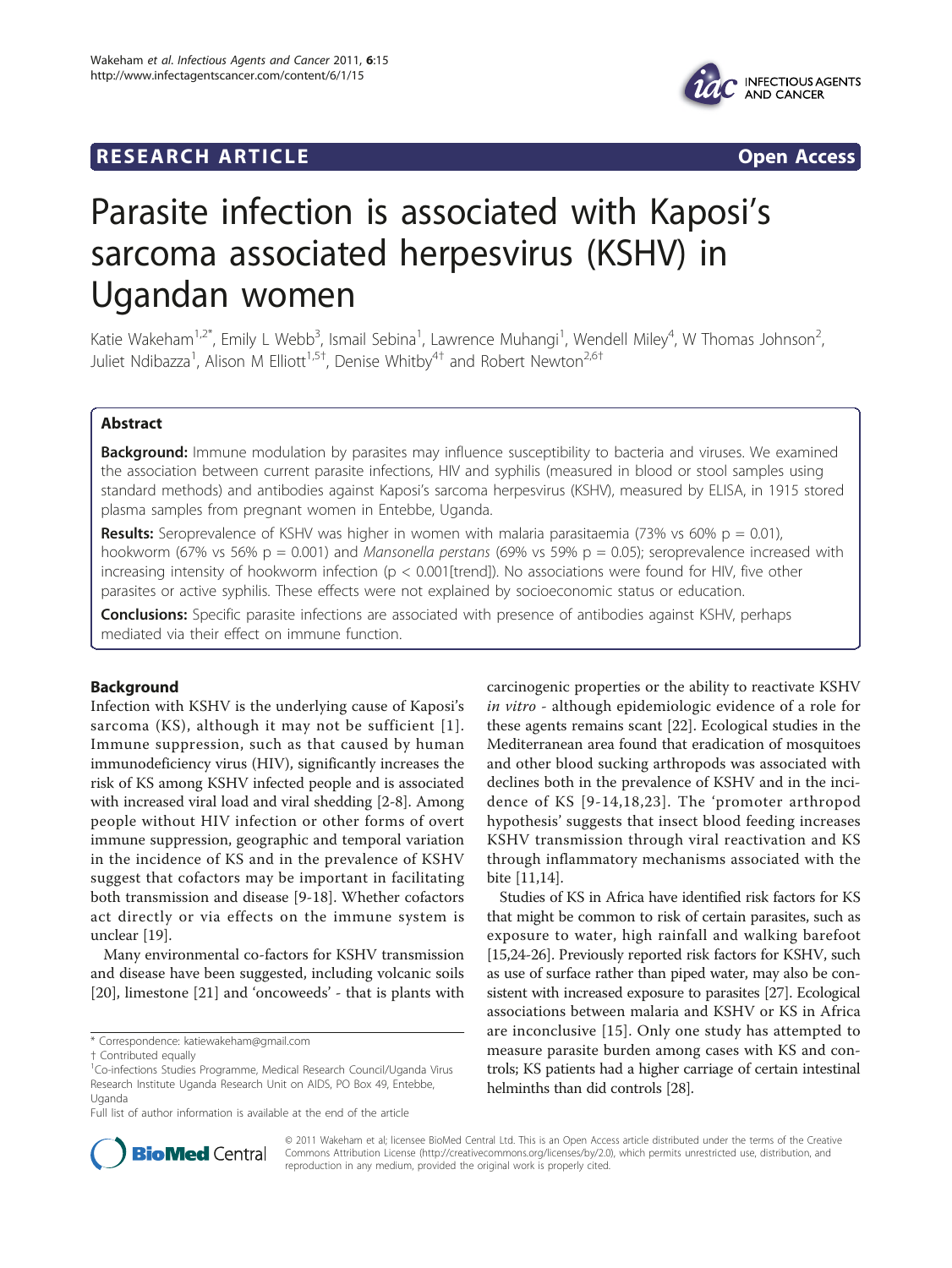Parasites impact on immune function [[29,30](#page-5-0)] and could, therefore, modulate the host response to KSHV. The association between EBV (another gamma herpesvirus) and malaria is well documented [[31-34](#page-5-0)]. Parasiterelated immune modulation may increase susceptibility to KSHV infection and may also be associated with increased viral shedding and transmission, leading to an increased prevalence of KSHV infection and increased incidence of KS. We tested the hypothesis that parasites may be associated with KSHV by examining associations between current parasite infections and presence of antibodies against KSHV.

# Methods

The investigation was conducted within an existing study in Uganda - the Entebbe Mother and Baby Study (EMaBS) - a large on-going double blind randomised placebo controlled trial designed to determine the impact of helminth infections and their treatment on vaccine responses and infectious disease outcomes. Detailed information about the study design has been reported elsewhere [[35\]](#page-5-0). Briefly, consenting pregnant women resident in Entebbe and Katabi were recruited from the government funded antenatal clinic at Entebbe hospital, Uganda. Blood samples were obtained by venepuncture, and processed for syphilis, HIV serology, CD4 count and for examination for malaria parasites and Mansonella perstans. A stool sample was obtained for examination for intestinal helminths. Of note, women were apparently well on the day of enrollment, so infections identified were essentially asymptomatic. Information was collected on clinical and socio-demographic variables and socioeconomic status was defined according to a composite variable comprising information on several relevant factors [[35\]](#page-5-0).

Maternal plasma samples from the enrolment visitstored at -80°C at the Uganda Virus Research Institute (UVRI), Entebbe, Uganda - were identified for 1915 women. KSHV serologic testing was based on ELISA for recombinant proteins to K8.1, a KSHV structural glycoprotein expressed during lytic infection, and for ORF 73, a nuclear antigen expressed during latency as previously described [\[36,37\]](#page-6-0). Each ELISA plate contained three positive and three negative controls for quality control and cut-off calculation. Both K8.1 and ORF 73 assay have high performance accuracy with a sensitivity of 98.78% and 89.02% respectively and specificity of 98.79% and 97.57% respectively [\[36](#page-6-0)]. The ELISAs were performed at the Uganda Virus Research Institute (UVRI) by the study lead and a technician, both of whom were blinded to patient details. The two assays were used to define evidence of KSHV - individuals were considered to be seropositive if they were positive to either assay and negative if both ELISA assays were negative. The assays were transferred

to UVRI from the Viral Oncology Section (VOS), National Cancer Institute (NCI), USA and analysis of the positive and negative controls showed comparable performance at NCI and UVRI. The geometric mean optical density (OD) of the ORF 73 positive and negative controls was 2.50 and 0.04 respectively at VOS, NCI and 2.62 and 0.06 respectively at UVRI. The K8.1 positive and negative controls were 2.23 and 0.10 at NCI and 2.22 and 0.06 at UVRI. Analysis of 375 samples tested in duplicate at both VOS, NCI and UVRI resulted in Kappa values of 0.89 for the K8.1 ELISA and 0.86 for the ORF 73 ELISA.

For parasite intensities, hookworm was measured by egg counts in stool and catogorised as light (< 1,000 eggs per gram (epg) of stool), moderate (1,000 to 3,999 epg) and heavy infection  $(≥4,000$  epg) [[35,](#page-5-0)[38](#page-6-0)]. The intensity of malaria infection was categorised as being below ("low") or above ("high") the median parasite count, per 200 white blood cells. For microfilariae, tertiles of the number of filaria per millilitre of blood were used to categorise into low, medium and high infection intensity.

Data were analysed using Stata11SE (StataCorp LP, College Station, Texas, USA). Potential associations between KSHV seropositivity and each potential risk factor were estimated using the Pearson chi-squared test or Fisher's exact test where expected numbers were small. Odds ratios (ORs) and 95% confidence intervals (CIs) were calculated using logistic regression modeling controlling for age and other possible confounders. The possibility of multiple parasite infections increasing risk of KSHV seropositivity more or less than expected under a multiplicative model was assessed by fitting terms for interactions between parasites in the logistic regression model. The agreement between K8.1 and ORF73 ELISA assays was assessed formally by calculating a Kappa statistic. All p values were 2-sided and we considered p<0.05 to be statistically significant.

# Results and Discussion

The median age of women in the study was 23 years (IQR 19-27); most were in the third trimester of pregnancy (54% (1032/1915) with 46% (879/1915) in the second). The seroprevalence of HIV was 10% (193/1915) and the median CD4 count among those who were seropositive was 551 (IQR 368-796). The highest level of educational attainment reached by the majority of women was primary (50% [961/1911]), with 62% (1191/1915) describing themselves as unemployed or housewives and 82% (1561/1905) reporting a personal income of less than 30,000 Ugandan Shillings (approx. \$12USD) per month. The prevalence of antibodies to K8.1 was 41% and to ORF 73 was 52%. 32% of women were seropositive to both antigens and 61% had antibodies to either ORF 73 and/or K8.1. There was moderate concordance between latent KSHV ORF 73 and lytic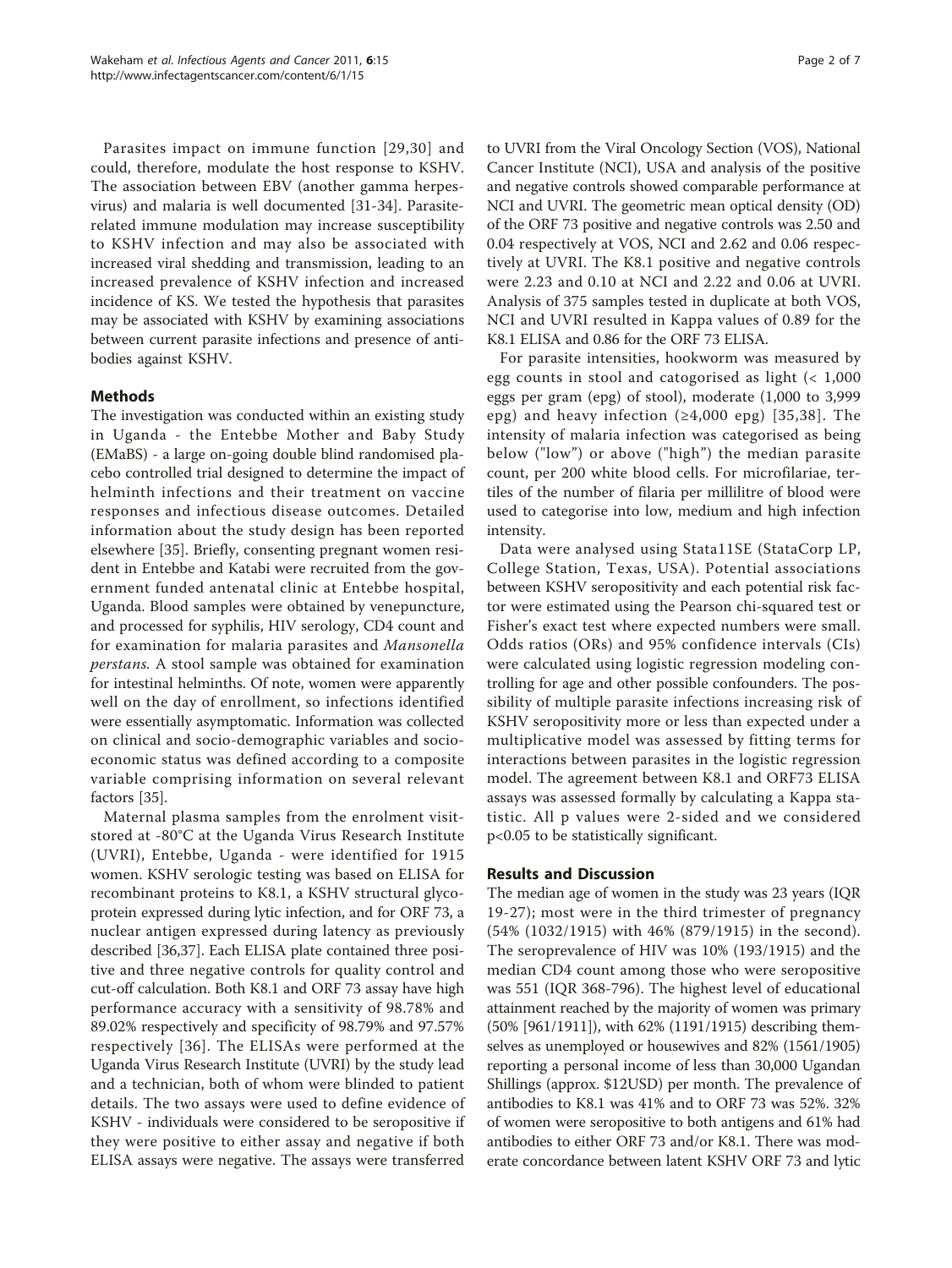KSHV K8.1 assays in detecting KSHV seropositivity ( $k =$ 0.43), consistent with previous studies [\[37,39\]](#page-6-0). Prevalence of antibodies did not change significantly with age, although the age range of study participants was relatively narrow. Previous studies of women in a similarly narrow age range in Africa have showed little or no association with age [[27,](#page-5-0)[37](#page-6-0),[39](#page-6-0),[40](#page-6-0)]. As expected, prevalence decreased with increasing maternal education and household socioeconomic status [\[27\]](#page-5-0)

Common infections among the participants were hookworm (44%), Mansonella perstans (21%), Schistosoma mansoni (18%), asymptomatic Plasmodium falciparum parasitaemia (10%) and HIV (10%). The prevalence of antibodies to K8.1, ORF 73, both antigens and either antigen was 41%, 52%, 32% and 61% respectively. Unadjusted ORs for the association of infections (including eight current parasitic infections), socio-demographic and behavioral factors with antibodies against KSHV are shown in Table 1. In Table [2,](#page-4-0) the variables found to be associated with KSHV serostatus have been examined again with adjustment for each other. Seropositivity to KSHV was significantly associated with malaria parasitaemia, hookworm and Mansonella perstans. The prevalence of antibodies to KSHV increased with increasing intensity of hookworm infection (p < 0.001 [trend]; as measured by egg counts in stool), from 56% among those with no infection to 67% in those with light/moderate infection (12 - the limit of detection - to 3,999 eggs per gram (epg) of stool) to 72% in those with heavy infection  $(\geq 4,000 \text{ erg})$ ; no consistent trends were observed for malaria parasite density or Mansonella perstans intensity, but most infections were light (Table [3\)](#page-4-0).

Mode of KSHV transmission is yet to be fully elucidated, but high acquisition rates during childhood imply a nonsexual route [[7,27](#page-5-0),[37,40](#page-6-0)-[49](#page-6-0)]. In studies of mother-child pairs [\[37,40,50](#page-6-0)], the impact of HIV on KSHV seropositivity is unclear with some studies reporting a positive impact [[37](#page-6-0)] and others reporting borderline or null association [[40,50](#page-6-0)]. We observed no statistically significant association between HIV and KSHV seropositivity. There was no association between KSHV seropositivity and CD4 count in HIV infected women ( $p = 0.13$ ). The lack of association with syphilis is consistent with previous studies reporting no association with KSHV and markers of sexual behavior

Table 1 Crude associations with antibodies against KSHV and sociodemographic and clinical risk factors among Ugandan women

| Factor                    | Prevalence of women KSHV seropositive* | OR (95% CI)            | p**            |
|---------------------------|----------------------------------------|------------------------|----------------|
| Age                       |                                        |                        |                |
| 14-19 years               | 65% (288/443)                          |                        |                |
| 20-24 years               | 62% (446/717)                          | $0.89(0.70-1.14)$      |                |
| 25-29 years               | 56% (252/444)                          | $0.71(0.54 - 0.93)$    |                |
| 30-34 years               | 58% (125/216)                          | $0.74(0.53-1.03)$      |                |
| $>$ = 35 years            | 55% (52/94)                            | $0.67$ $(0.43-1.05)$   | 0.007 [trend]  |
| <b>Maternal education</b> |                                        |                        |                |
| None                      | 74% (50/68)                            |                        |                |
| Primary                   | 64% (617/960)                          | $0.65(0.37-1.12)$      |                |
| Senior                    | 59% (418/713)                          | $0.51(0.29-0.89)$      |                |
| Tertiary                  | 45% (76/169)                           | $0.29(0.16-0.55)$      | <0.001 (trend) |
| Household SES***          |                                        |                        |                |
| 1 (lowest)                | 69% (75/109)                           |                        |                |
| 2                         | 71% (112/158)                          | 1.10 (0.65-1.88)       |                |
| 3                         | 64% 369/581)                           | $0.79(0.51-1.22)$      |                |
| 4                         | 58% 310/531)                           | $0.64$ $(0.41 - 0.99)$ |                |
| 5                         | 57% (222/389)                          | $0.60$ $(0.38 - 0.95)$ |                |
| 6 (highest)               | 50% (55/111)                           | $0.45(0.26-0.77)$      | <0.001 [trend] |
| <b>HIV</b>                |                                        |                        |                |
| Negative                  | 60% (1033/1721)                        |                        |                |
| Positive                  | 67% (130/193)                          | 1.38 (1.00-1.89)       | 0.04           |
| Malaria parasites         |                                        |                        |                |
| No                        | 60% (1010/1697)                        |                        |                |
| Yes                       | 73% (135/185)                          | 1.84 (1.31-2.58)       | < 0.001        |
| <b>Active syphilis</b>    |                                        |                        |                |
| No                        | 61% 1110/1833)                         |                        |                |
| Yes                       | 68% (52/76)                            | 1.41 (0.86-2.31)       | 0.25           |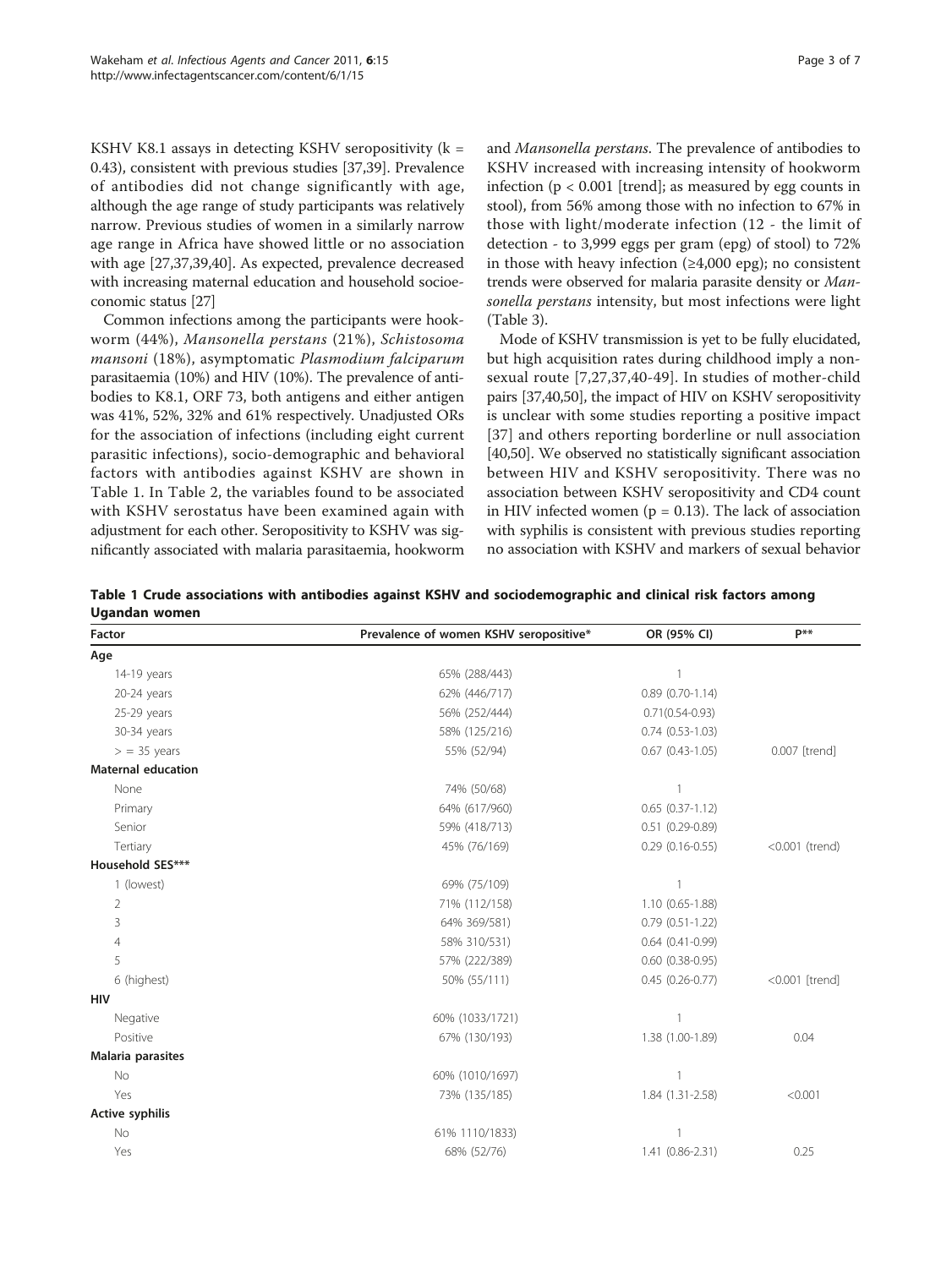### Table 1 Crude associations with antibodies against KSHV and sociodemographic and clinical risk factors among Ugandan women (Continued)

| Hookworm                          |                 |                        |         |
|-----------------------------------|-----------------|------------------------|---------|
| No                                | 56% (594/1070)  | $\mathbf{1}$           |         |
| Yes                               | 67% (562/836)   | 1.64 (1.36-1.98)       | < 0.001 |
| Mansonella perstans               |                 |                        |         |
| No                                | 59% (884/1508)  | $\mathbf{1}$           |         |
| Yes                               | 69% (277/402)   | 1.55 (1.23-1.96)       | < 0.001 |
| Schistosoma mansoni               |                 |                        |         |
| <b>No</b>                         | 61% (952/1568)  | $\mathbf{1}$           |         |
| Yes                               | 60% (204/338)   | $1.0(0.78-1.25)$       | 0.90    |
| Strongyloides stercoralis         |                 |                        |         |
| No                                | 61% (1007/1665) | $\mathbf{1}$           |         |
| Yes                               | 63% (144/230)   | $1.10(0.82 - 1.46)$    | 0.54    |
| Trichuris trichiura               |                 |                        |         |
| No                                | 60% (1044/1739) | $\mathbf{1}$           |         |
| Yes                               | 67% (112/167)   | 1.36 (0.97-1.90)       | 0.07    |
| Ascaris lumbricoides              |                 |                        |         |
| <b>No</b>                         | 61% (1125/1859) | $\mathbf{1}$           |         |
| Yes                               | 66% (31/47)     | 1.27 (0.69-2.33)       | 0.45    |
| <b>Trichostrongylus species</b>   |                 |                        |         |
| No                                | 61% (1149/1887) | $\mathbf{1}$           |         |
| Yes                               | 37% (7/19)      | $0.38$ $(0.15 - 0.96)$ | 0.03    |
| Use of mosquito spray in the home |                 |                        |         |
| No                                | 62% (942/1510)  | $\mathbf{1}$           |         |
| Yes                               | 55% (219/400)   | $0.73(0.58 - 0.90)$    | 0.005   |
| Use of bed net                    |                 |                        |         |
| No                                | 61% (574/952)   | 1                      |         |
| Yes                               | 60% (587/959)   | $1.04(0.87-1.25)$      | 0.68    |
| <b>Walk barefoot</b>              |                 |                        |         |
| Yes                               | 61% (925/1505)  | $\mathbf{1}$           |         |
| No                                | 58% (236/407)   | 1.15 (0.92-1.44)       | 0.20    |
|                                   |                 |                        |         |

\* Individuals were considered KSHV positive if they had a positive ORF 73 and/or K8.1 ELISA. Participants were considered negative if both ELISAs were negative. \*\* All estimated using Chi-squared test except for Trichostrongylus species which was estimated using a Fishers exact test. All tests of statistical significance two sided.

\*\*\* Socio-economic status

[[37,47,51,52](#page-6-0)]. In unadjusted analyses, the use of insecticide in the home was associated with a lower prevalence of antibodies against KSHV (p = 0.005) although use of a bed net and walking barefoot (a risk factor for hookworm infection) was not. Effects of increasing numbers of infections on KSHV seropositivity combined multiplicatively; there were no interactions between the effects of HIV, malaria parasitaemia, hookworm or Mansonella perstans on KSHV infection (results not shown). KSHV seropositivity was not associated with trimester or pregnancy duration as measured in months. The results for ORF 73 and K8.1 separately, did not materially differ.

This study has a number of important limitations. It is possible that associations arose as a result of residual confounding by socio-economic status (SES), although adjustment for certain markers of SES had no effect on the findings. Furthermore, the work was cross sectional and so associations identified should be confirmed in longitudinal studies. Also, the study participants were pregnant and pregnancy itself may modulate immune function. However, since all comparisons were internal within the study (i.e. comparing one group of pregnant women with another), it is difficult to see how this could have impacted on the results.

# Conclusions

The findings reported here provide evidence of an association between specific parasites and presence of antibodies against KSHV. Specific parasite infections may increase KSHV replication or cause reactivation, thereby increasing the likelihood of detecting antibodies against KSHV. Alternatively, specific parasites may increase susceptibility to infection - we cannot, in this study, distinguish between these two possibilities. Co-factors for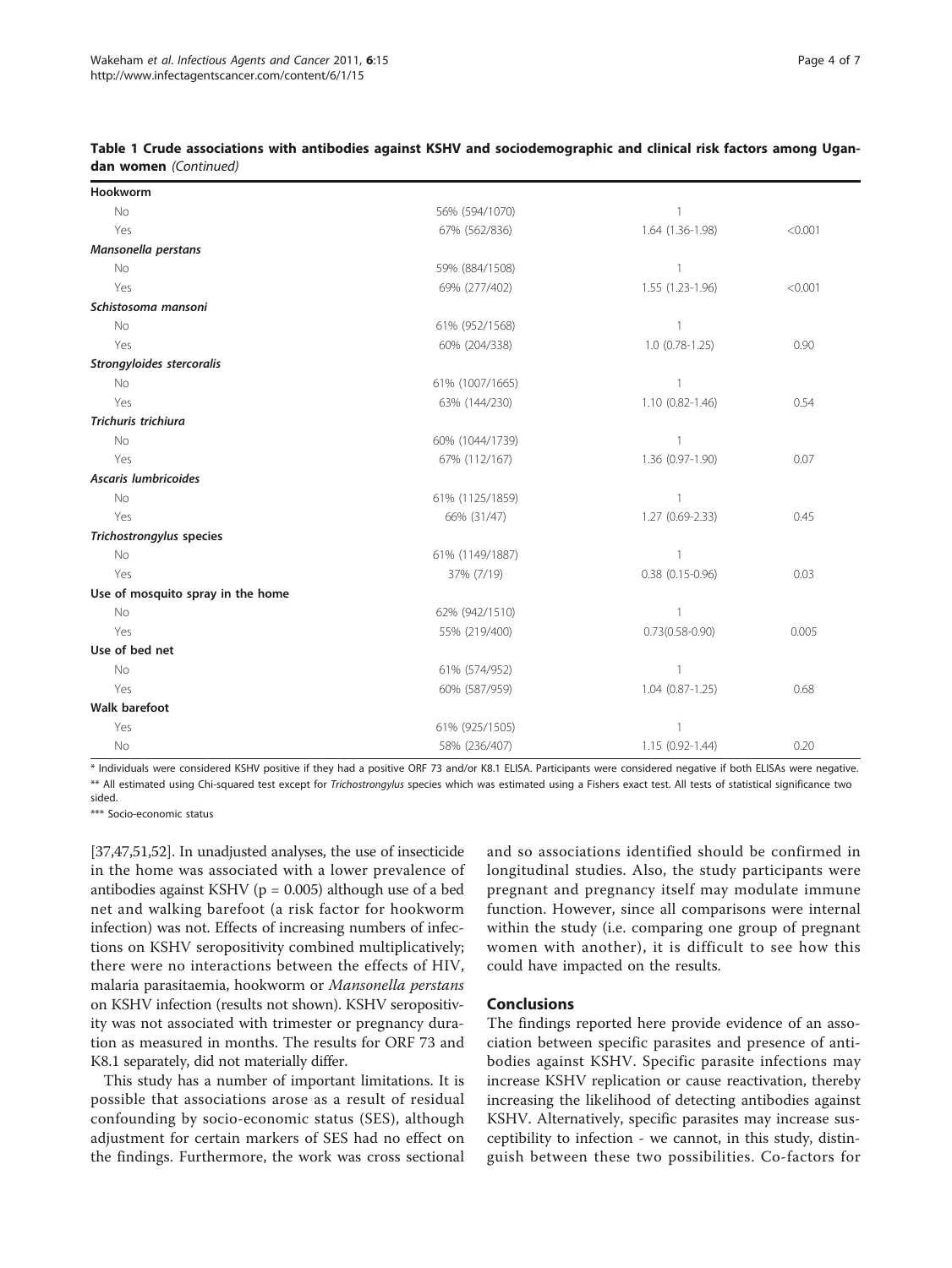# <span id="page-4-0"></span>Table 2 Adjusted associations with antibodies against KSHV and sociodemographic and clinical risk factors among Ugandan women.

|                           | KSHV seropositive*     |              |  |
|---------------------------|------------------------|--------------|--|
| Factor**                  | OR (95% CI)            | <b>p</b> *** |  |
| Age                       | 1                      |              |  |
| Trend OR                  | $0.94$ $(0.86 - 1.02)$ | 0.14         |  |
| <b>Maternal education</b> | 1                      |              |  |
| Trend OR                  | $0.79$ $(0.69 - 0.91)$ | 0.001        |  |
| Household SES****         | 1                      |              |  |
| Trend OR                  | $0.90(0.83 - 0.98)$    | 0.01         |  |
| <b>HIV status</b>         |                        |              |  |
| Negative                  | 1                      |              |  |
| Positive                  | 1.35 (0.97-1.89)       | 0.08         |  |
| Malaria parasites         |                        |              |  |
| No                        | 1                      |              |  |
| Yes                       | 1.60 (1.12-2.27)       | 0.01         |  |
| Hookworm                  |                        |              |  |
| No                        | 1                      |              |  |
| Yes                       | 1.40 (1.14-1.71)       | 0.001        |  |
| Mansonella perstans       |                        |              |  |
| No                        | 1                      |              |  |
| Yes                       | 1.29 (1.00-1.65)       | 0.05         |  |

\* Individuals were considered KSHV positive if they had a positive ORF 73 and/or K8.1 ELISA. Participants were considered negative if both ELISAs were negative,

\*\*All factors are adjusted for each other

\*\*\*All tests of statistical significance two sided.

\*\*\*\* Socio-economic status

KSHV transmission and disease have been sought to explain the elevated prevalence of KSHV and incidence of KS in sub-Saharan Africa. Data presented here suggest that parasites may constitute one such co-factor. Further epidemiological and laboratory studies are needed to fully understand the role of parasites as a risk factor for infection with KSHV.

# Ethical approval

Ethical approval for this study was obtained from three bodies: Uganda Virus Research Institute Science and Ethics Committee, Entebbe, Uganda; Uganda National Council for Science and Technology; and the University of York, UK.

#### Acknowledgements

Wellcome Trust as a PhD Training Fellowship held by KW (grant number 090132), a Wellcome Trust Senior Fellowship held by AME (grant number 064693) and funded in part by the Intramural Program of the National Cancer Institute, National Institutes of Health, Department of Health and Human Services (contract HHSN261200800001E). Wellcome Trust is a UK registered charity No.210183. We thank all the participants and the staff of the Entebbe Mother and Baby Study and the staff of the laboratory and statistics departments of the Medical Research Council/Uganda Virus Research Institute Uganda Research Unit on AIDS who made this study possible.

#### Author details

<sup>1</sup>Co-infections Studies Programme, Medical Research Council/Uganda Virus Research Institute Uganda Research Unit on AIDS, PO Box 49, Entebbe, Uganda. <sup>2</sup>Epidemiology and Genetics Unit, Department of Health Sciences, Area 3 Seebohm Rowntree Building, University of York, York, YO10 5DD, UK. <sup>3</sup>Department of Infectious Disease Epidemiology, London School of Hygiene and Tropical Medicine, Keppal Street, London, WC1E 7HT, UK. <sup>4</sup>Viral Oncology Section, AIDS and Cancer Virus Program, SAIC\_Frederick, National Cancer Institute, PO Box B, Frederick, MD 21702, USA. <sup>5</sup>Department of Clinical Research, London School of Hygiene and Tropical Medicine, Keppal Street, London, WC1E 7HT, UK. <sup>6</sup>Hull York Medical School, University of York Heslington, YO10 5DD, UK.

#### Table 3 Crude associations with antibodies against KSHV and intensity of parasite infection in Uganda women.

| <b>Infection</b>    | Prevalence of women KSHV seropositive* | OR (95% CI)      | p**                     |
|---------------------|----------------------------------------|------------------|-------------------------|
| <b>Hookworm</b>     |                                        |                  |                         |
| Uninfected          | 56% (594/1070)                         |                  |                         |
| Light               | 67% (478/714)                          | 1.62 (1.33-1.98) |                         |
| Moderate            | 67%(61/91)                             | 1.62 (1.04-2.56) |                         |
| Heavy               | 72% (23/32)                            | 2.05 (0.94-4.47) | $<$ 0.001 [trend]       |
| Malaria parasites   |                                        |                  |                         |
| <b>No</b>           | 40% (687/1697)                         |                  |                         |
| Low                 | 75% (68/91)                            | 2.01 (1.24-3.26) |                         |
| High                | 66% (81/123)                           | 1.31 (0.89-1.93) | $0.02$ [trend]          |
| Mansonella perstans |                                        |                  |                         |
| Uninfected          | 59% (884/1508)                         |                  |                         |
| Light               | 69% (98/142)                           | 1.57 (1.09-2.28) |                         |
| Moderate            | 74% (68/92)                            | 2.00 (1.24-3.22) |                         |
| Heavy               | 66% (111/169)                          | 1.35 (0.97-1.89) | 0.02 <sub>[trend]</sub> |

\* Individuals were considered KSHV positive if they had a positive ORF 73 and/or K8.1 ELISA. Participants were considered negative if both ELISAs were negative.

\*\* All estimated using Chi-squared test. All tests of statistical significance two sided.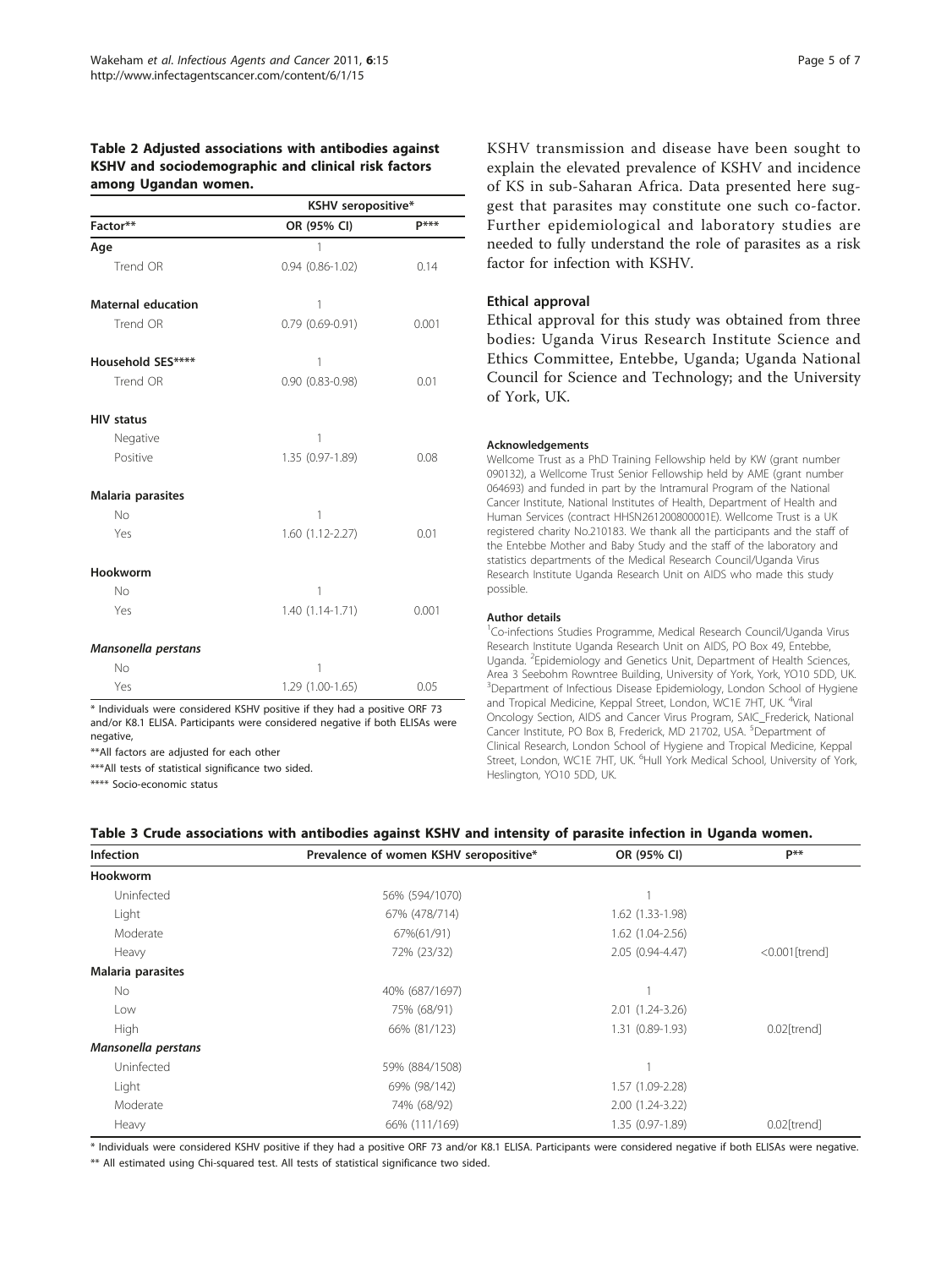#### <span id="page-5-0"></span>Authors' contributions

KW conceived and coordinated the study, carried out the KSHV ELISA assays, performed the statistical analysis and drafted the manuscript, ELW performed the statistical analysis and helped to draft the manuscript, IS carried out KSHV ELISA assays, LM managed the study database, WM set up, validated and carried out the KSHV ELISA assays and helped to draft the manuscript, WTM helped with statistical analysis and drafting the manuscript, JN was project leader for the EMaBS cohort, AME is principle investigator for the EMaBS cohort, conceived the study and helped with statistical analysis and drafting the manuscript, DW is head of VOS, NCI, conceived the study and drafted the manuscript and RN drafted the manuscript. All authors have read and approved the final manuscript.

#### Competing interests

The authors declare that they have no competing interests.

#### Received: 12 July 2011 Accepted: 30 September 2011 Published: 30 September 2011

#### References

- Bouvard V, Baan R, Straif K, Grosse Y, Secretan B, El Ghissassi F, Benbrahim-Tallaa L, Guha N, Freeman C, Galichet L, Cogliano V: [A review of human](http://www.ncbi.nlm.nih.gov/pubmed/19350698?dopt=Abstract) carcinogens–[Part B: biological agents.](http://www.ncbi.nlm.nih.gov/pubmed/19350698?dopt=Abstract) Lancet Oncol 2009, 10:321-322.
- 2. Engels EA, Biggar RJ, Marshall VA, Walters MA, Gamache CJ, Whitby D, Goedert JJ: [Detection and quantification of Kaposi](http://www.ncbi.nlm.nih.gov/pubmed/12891072?dopt=Abstract)'s sarcoma-associated [herpesvirus to predict AIDS-associated Kaposi](http://www.ncbi.nlm.nih.gov/pubmed/12891072?dopt=Abstract)'s sarcoma. AIDS 2003, 17:1847-1851.
- Laney AS, Dollard SC, Jaffe HW, Offermann MK, Spira TJ, Gunthel CJ, Pellett PE, Cannon MJ: [Repeated measures study of human herpesvirus 8](http://www.ncbi.nlm.nih.gov/pubmed/15316343?dopt=Abstract) [\(HHV-8\) DNA and antibodies in men seropositive for both HHV-8 and](http://www.ncbi.nlm.nih.gov/pubmed/15316343?dopt=Abstract) [HIV.](http://www.ncbi.nlm.nih.gov/pubmed/15316343?dopt=Abstract) AIDS 2004, 18:1819-1826.
- 4. Laney AS, Cannon MJ, Jaffe HW, Offermann MK, Ou CY, Radford KW, Patel MM, Spira TJ, Gunthel CJ, Pellett PE, Dollard SC: [Human herpesvirus 8](http://www.ncbi.nlm.nih.gov/pubmed/17630548?dopt=Abstract) [presence and viral load are associated with the progression of AIDS](http://www.ncbi.nlm.nih.gov/pubmed/17630548?dopt=Abstract)[associated Kaposi](http://www.ncbi.nlm.nih.gov/pubmed/17630548?dopt=Abstract)'s sarcoma. AIDS 2007, 21:1541-1545.
- Merat R, Amara A, Lebbe C, de The H, Morel P, Saib A: [HIV-1 infection of](http://www.ncbi.nlm.nih.gov/pubmed/11857356?dopt=Abstract) [primary effusion lymphoma cell line triggers Kaposi](http://www.ncbi.nlm.nih.gov/pubmed/11857356?dopt=Abstract)'s sarcoma[associated herpesvirus \(KSHV\) reactivation.](http://www.ncbi.nlm.nih.gov/pubmed/11857356?dopt=Abstract) Int J Cancer 2002, 97:791-795.
- 6. Bagni R, Whitby D: Kaposi'[s sarcoma-associated herpesvirus transmission](http://www.ncbi.nlm.nih.gov/pubmed/19339936?dopt=Abstract) [and primary infection.](http://www.ncbi.nlm.nih.gov/pubmed/19339936?dopt=Abstract) Curr Opin HIV AIDS 2009, 4:22-26.
- 7. Sitas F, Carrara H, Beral V, Newton R, Reeves G, Bull D, Jentsch U, Pacella-Norman R, Bourboulia D, Whitby D, Boshoff C, Weiss R: [Antibodies against](http://www.ncbi.nlm.nih.gov/pubmed/10369849?dopt=Abstract) [human herpesvirus 8 in black South African patients with cancer.](http://www.ncbi.nlm.nih.gov/pubmed/10369849?dopt=Abstract) N Engl J Med 1999, 340:1863-1871.
- 8. Grundhoff A, Ganem D: [Inefficient establishment of KSHV latency](http://www.ncbi.nlm.nih.gov/pubmed/14702116?dopt=Abstract) [suggests an additional role for continued lytic replication in Kaposi](http://www.ncbi.nlm.nih.gov/pubmed/14702116?dopt=Abstract) [sarcoma pathogenesis.](http://www.ncbi.nlm.nih.gov/pubmed/14702116?dopt=Abstract) J Clin Invest 2004, 113:124-136.
- Ascoli V, Belli S, Benedetti M, Trinca S, Ricci P, Comba P: [High incidence of](http://www.ncbi.nlm.nih.gov/pubmed/11487269?dopt=Abstract) classic Kaposi'[s sarcoma in Mantua, Po Valley, Northern Italy \(1989-](http://www.ncbi.nlm.nih.gov/pubmed/11487269?dopt=Abstract) [1998\).](http://www.ncbi.nlm.nih.gov/pubmed/11487269?dopt=Abstract) Br J Cancer 2001, 85:379-382.
- 10. Ascoli V, Facchinelli L, Valerio L, Zucchetto A, Dal Maso L, Coluzzi M: [Distribution of mosquito species in areas with high and low incidence](http://www.ncbi.nlm.nih.gov/pubmed/16871701?dopt=Abstract) of classic Kaposi'[s sarcoma and seroprevalence for HHV-8.](http://www.ncbi.nlm.nih.gov/pubmed/16871701?dopt=Abstract) Med Vet Entomol 2006, 20:198-208.
- 11. Ascoli V, Senis G, Zucchetto A, Valerio L, Facchinelli L, Budroni M, Dal Maso L, Coluzzi M: Distribution of 'promoter' [sandflies associated with](http://www.ncbi.nlm.nih.gov/pubmed/19712152?dopt=Abstract) [incidence of classic Kaposi](http://www.ncbi.nlm.nih.gov/pubmed/19712152?dopt=Abstract)'s sarcoma. Med Vet Entomol 2009, 23:217-225.
- 12. Ascoli V, Zambon P, Manno D, Guzzinati S, Zorzi M, Arca B, Costantini C, Coluzzi M: [Variability in the incidence of classic Kaposi](http://www.ncbi.nlm.nih.gov/pubmed/12841656?dopt=Abstract)'s sarcoma in the [Veneto region, Northern Italy.](http://www.ncbi.nlm.nih.gov/pubmed/12841656?dopt=Abstract) Tumori 2003, 89:122-124.
- 13. Coluzzi M, Calabro ML, Manno D, Chieco-Bianchi L, Schulz TF, Ascoli V: [Reduced seroprevalence of Kaposi](http://www.ncbi.nlm.nih.gov/pubmed/14651663?dopt=Abstract)'s sarcoma-associated herpesvirus [\(KSHV\), human herpesvirus 8 \(HHV8\), related to suppression of](http://www.ncbi.nlm.nih.gov/pubmed/14651663?dopt=Abstract) [Anopheles density in Italy.](http://www.ncbi.nlm.nih.gov/pubmed/14651663?dopt=Abstract) Med Vet Entomol 2003, 17:461-464.
- 14. Coluzzi M, Manno D, Guzzinati S, Tognazzo S, Zambon P, Arca B, Costantini C, Ascoli V: [The bloodsucking arthropod bite as possible cofactor in the](http://www.ncbi.nlm.nih.gov/pubmed/12404820?dopt=Abstract) [transmission of human herpesvirus-8 infection and in the expression of](http://www.ncbi.nlm.nih.gov/pubmed/12404820?dopt=Abstract) Kaposi'[s sarcoma disease.](http://www.ncbi.nlm.nih.gov/pubmed/12404820?dopt=Abstract) Parassitologia 2002, 44:123-129.
- 15. Cook-Mozaffari P, Newton R, Beral V, Burkitt DP: [The geographical](http://www.ncbi.nlm.nih.gov/pubmed/9836488?dopt=Abstract) distribution of Kaposi'[s sarcoma and of lymphomas in Africa before the](http://www.ncbi.nlm.nih.gov/pubmed/9836488?dopt=Abstract) [AIDS epidemic.](http://www.ncbi.nlm.nih.gov/pubmed/9836488?dopt=Abstract) Br J Cancer 1998, 78:1521-1528.
- 16. Dedicoat M, Newton R: [Review of the distribution of Kaposi](http://www.ncbi.nlm.nih.gov/pubmed/12556950?dopt=Abstract)'s sarcoma[associated herpesvirus \(KSHV\) in Africa in relation to the incidence of](http://www.ncbi.nlm.nih.gov/pubmed/12556950?dopt=Abstract) Kaposi'[s sarcoma.](http://www.ncbi.nlm.nih.gov/pubmed/12556950?dopt=Abstract) Br J Cancer 2003, 88:1-3.
- 17. Dollard SC, Butler LM, Graves Jones AM, Mermin JH, Chidzonga M, Chipato T, Shiboski CH, Brander C, Mosam A, Kiepiela P, Hladik W, Martin JN: Substantial regional differences in human herpesvirus 8 seroprevalence in sub-saharan Africa: Insights on the origin of the "KS Belt". Int J Cancer 2010.
- 18. Tanzi E, Zappa A, Caramaschi F, Amendola A, Lasagna D, Gatti L, Ascoli V, Rezza G, Zanetti AR: [Human herpesvirus type 8 infection in an area of](http://www.ncbi.nlm.nih.gov/pubmed/15977229?dopt=Abstract) [Northern Italy with high incidence of classical Kaposi](http://www.ncbi.nlm.nih.gov/pubmed/15977229?dopt=Abstract)'s sarcoma. J Med Virol 2005, 76:571-575.
- 19. Brown EE, Whitby D, Vitale F, Marshall V, Mbisa G, Gamache C, Lauria C, Alberg AJ, Serraino D, Cordiali-Fei P, Messina A, Goedert JJ: [Virologic,](http://www.ncbi.nlm.nih.gov/pubmed/16998933?dopt=Abstract) [hematologic, and immunologic risk factors for classic Kaposi sarcoma.](http://www.ncbi.nlm.nih.gov/pubmed/16998933?dopt=Abstract) Cancer 2006, 107:2282-2290.
- 20. Montesu MA, De Marco R, Cottoni F: [Soil silicates and Kaposi](http://www.ncbi.nlm.nih.gov/pubmed/7475859?dopt=Abstract)'s sarcoma in [Sardinia.](http://www.ncbi.nlm.nih.gov/pubmed/7475859?dopt=Abstract) Lancet 1995, 346:1436-1437.
- 21. Ziegler JL: Endemic Kaposi'[s sarcoma in Africa and local volcanic soils.](http://www.ncbi.nlm.nih.gov/pubmed/7901641?dopt=Abstract) Lancet 1993, 342:1348-1351.
- 22. Whitby D, Marshall VA, Bagni RK, Miley WJ, McCloud TG, Hines-Boykin R, Goedert JJ, Conde BA, Nagashima K, Mikovits J, Dittmer DP, Newman DJ: Reactivation of Kaposi'[s sarcoma-associated herpesvirus by natural](http://www.ncbi.nlm.nih.gov/pubmed/17066452?dopt=Abstract) products from Kaposi'[s sarcoma endemic regions.](http://www.ncbi.nlm.nih.gov/pubmed/17066452?dopt=Abstract) Int J Cancer 2007, 120:321-328.
- 23. Ascoli V, Facchinelli L, Valerio L, Manno D, Coluzzi M: Kaposi'[s sarcoma,](http://www.ncbi.nlm.nih.gov/pubmed/16998892?dopt=Abstract) [human herpesvirus 8 infection and the potential role of promoter](http://www.ncbi.nlm.nih.gov/pubmed/16998892?dopt=Abstract)[arthropod bites in northern Sweden.](http://www.ncbi.nlm.nih.gov/pubmed/16998892?dopt=Abstract) J Med Virol 2006, 78:1452-1455.
- 24. Ziegler JL, Newton R, Katongole-Mbidde E, Mbulataiye S, De Cock K, Wabinga H, Mugerwa J, Katabira E, Jaffe H, Parkin DM, Reeves G, Weiss R, Beral V: Risk factors for Kaposi'[s sarcoma in HIV-positive subjects in](http://www.ncbi.nlm.nih.gov/pubmed/9365767?dopt=Abstract) [Uganda.](http://www.ncbi.nlm.nih.gov/pubmed/9365767?dopt=Abstract) AIDS 1997, 11:1619-1626.
- 25. Ziegler J, Newton R, Bourboulia D, Casabonne D, Beral V, Mbidde E, Carpenter L, Reeves G, Parkin DM, Wabinga H, Mbulaiteye S, Jaffe H, Weiss R, Boshoff C: Risk factors for Kaposi'[s sarcoma: a case-control study](http://www.ncbi.nlm.nih.gov/pubmed/12455038?dopt=Abstract) [of HIV-seronegative people in Uganda.](http://www.ncbi.nlm.nih.gov/pubmed/12455038?dopt=Abstract) Int J Cancer 2003, 103:233-240.
- 26. Hutt MS: [The epidemiology of Kaposi](http://www.ncbi.nlm.nih.gov/pubmed/7294742?dopt=Abstract)'s sarcoma. Antibiot Chemother 1981, 29:3-11.
- 27. Mbulaiteye SM, Biggar RJ, Pfeiffer RM, Bakaki PM, Gamache C, Owor AM, Katongole-Mbidde E, Ndugwa CM, Goedert JJ, Whitby D, Engels EA: [Water,](http://www.ncbi.nlm.nih.gov/pubmed/15764964?dopt=Abstract) [socioeconomic factors, and human herpesvirus 8 infection in Ugandan](http://www.ncbi.nlm.nih.gov/pubmed/15764964?dopt=Abstract) [children and their mothers.](http://www.ncbi.nlm.nih.gov/pubmed/15764964?dopt=Abstract) J Acquir Immune Defic Syndr 2005, 38:474-479.
- 28. Lin CJ, Katongole-Mbidde E, Byekwaso T, Orem J, Rabkin CS, Mbulaiteye SM: [Intestinal parasites in Kaposi sarcoma patients in Uganda: indication of](http://www.ncbi.nlm.nih.gov/pubmed/18337336?dopt=Abstract) [shared risk factors or etiologic association.](http://www.ncbi.nlm.nih.gov/pubmed/18337336?dopt=Abstract) Am J Trop Med Hyg 2008, 78:409-412.
- 29. Maizels RM: [Parasite immunomodulation and polymorphisms of the](http://www.ncbi.nlm.nih.gov/pubmed/19664200?dopt=Abstract) [immune system.](http://www.ncbi.nlm.nih.gov/pubmed/19664200?dopt=Abstract) J Biol 2009, 8:62.
- 30. Maizels RM, Pearce EJ, Artis D, Yazdanbakhsh M, Wynn TA: [Regulation of](http://www.ncbi.nlm.nih.gov/pubmed/19770272?dopt=Abstract) [pathogenesis and immunity in helminth infections.](http://www.ncbi.nlm.nih.gov/pubmed/19770272?dopt=Abstract) J Exp Med 2009, 206:2059-2066.
- 31. Moormann AM, Chelimo K, Sumba OP, Lutzke ML, Ploutz-Snyder R, Newton D, Kazura J, Rochford R: [Exposure to holoendemic malaria results](http://www.ncbi.nlm.nih.gov/pubmed/15776368?dopt=Abstract) [in elevated Epstein-Barr virus loads in children.](http://www.ncbi.nlm.nih.gov/pubmed/15776368?dopt=Abstract) J Infect Dis 2005, 191:1233-1238.
- 32. Moormann AM, Chelimo K, Sumba PO, Tisch DJ, Rochford R, Kazura JW: [Exposure to holoendemic malaria results in suppression of Epstein-Barr](http://www.ncbi.nlm.nih.gov/pubmed/17299709?dopt=Abstract) [virus-specific T cell immunosurveillance in Kenyan children.](http://www.ncbi.nlm.nih.gov/pubmed/17299709?dopt=Abstract) J Infect Dis 2007, 195:799-808.
- 33. Piriou E, Kimmel R, Chelimo K, Middeldorp JM, Odada PS, Ploutz-Snyder R, Moormann AM, Rochford R: [Serological evidence for long-term Epstein-](http://www.ncbi.nlm.nih.gov/pubmed/19382256?dopt=Abstract)[Barr virus reactivation in children living in a holoendemic malaria region](http://www.ncbi.nlm.nih.gov/pubmed/19382256?dopt=Abstract) [of Kenya.](http://www.ncbi.nlm.nih.gov/pubmed/19382256?dopt=Abstract) J Med Virol 2009, 81:1088-1093.
- 34. Rainey JJ, Mwanda WO, Wairiumu P, Moormann AM, Wilson ML, Rochford R: [Spatial distribution of Burkitt](http://www.ncbi.nlm.nih.gov/pubmed/17697088?dopt=Abstract)'s lymphoma in Kenya and [association with malaria risk.](http://www.ncbi.nlm.nih.gov/pubmed/17697088?dopt=Abstract) Trop Med Int Health 2007, 12:936-943.
- 35. Elliott AM, Kizza M, Quigley MA, Ndibazza J, Nampijja M, Muhangi L, Morison L, Namujju PB, Muwanga M, Kabatereine N, Whitworth JA: [The](http://www.ncbi.nlm.nih.gov/pubmed/17327245?dopt=Abstract) [impact of helminths on the response to immunization and on the](http://www.ncbi.nlm.nih.gov/pubmed/17327245?dopt=Abstract) [incidence of infection and disease in childhood in Uganda: design of a](http://www.ncbi.nlm.nih.gov/pubmed/17327245?dopt=Abstract) [randomized, double-blind, placebo-controlled, factorial trial of](http://www.ncbi.nlm.nih.gov/pubmed/17327245?dopt=Abstract)